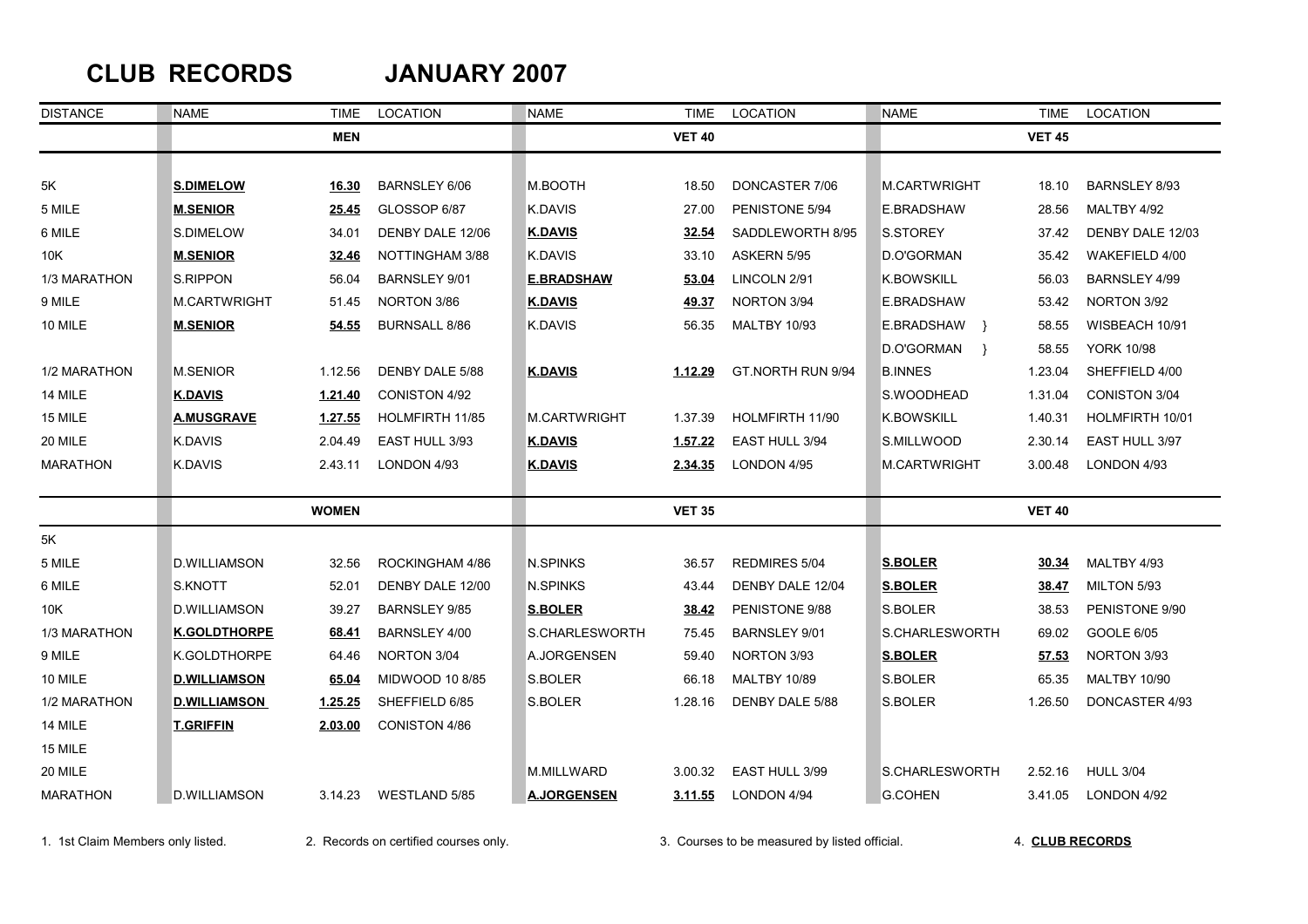### **CLUB RECORDS JANUARY 2007**

| <b>DISTANCE</b> | NAME                | TIME          | LOCATION            | NAME               | <b>TIME</b>   | LOCATION            | <b>NAME</b>     | <b>TIME</b>   | LOCATION             |
|-----------------|---------------------|---------------|---------------------|--------------------|---------------|---------------------|-----------------|---------------|----------------------|
|                 |                     | <b>VET 50</b> |                     |                    | <b>VET 55</b> |                     |                 | <b>VET 60</b> |                      |
|                 |                     |               |                     |                    |               |                     |                 |               |                      |
| 5K              | D.O'GORMAN          | 17.23         | RETFORD 5/03        | M.CARTWRIGHT       | 19.24         | MEXBOROUGH 7/01     | M.CARTWRIGHT    | 20.57         | DONCASTER 7/06       |
| 5 MILE          | D.O'GORMAN          | 28.22         | WOMBWELL 5/01       | M.CARTWRIGHT       | 32.42         | OXSPRING 7/02       | M.CARTWRIGHT    | 33.17         | OXSPRING 9/06        |
| 6 MILE          | <b>B.INNES</b>      | 38.22         | DENBY DALE 12/00    | <b>B.INNES</b>     | 40.04         | DENBY DALE 12/05    | M.CARTWRIGHT    | 41.58         | ROTHER VAL 10/06     |
| 10K             | D.O'GORMAN          | 34.35         | PERCY PUD 12/01     | M.CARTWRIGHT       | 40.37         | ROTH VALLEY 10/01   | M.CARTWRIGHT    | 42.36         | BARNSLEY 11/06       |
| 1/3 MARATHON    | <b>B.INNES</b>      | 56.53         | BARNSLEY 4/02       | M.CARTWRIGHT       | 61.35         | BARNSLEY 9/01       | R.BROWN         | 66.51         | <b>BARNSLEY 9/01</b> |
| 9 MILE          | D.BATTY             | 57.27         | NORTON 3/96         | <b>B.INNES</b>     | 60.30         | NORTON 3/06         | R.BROWN         | 62.56         | NORTON 3/01          |
| 10 MILE         | <b>M.CARTWRIGHT</b> | 65.54         | ASKERN 8/97         | M.CARTWRIGHT       | 69.28         | <b>MALTBY 10/01</b> | <b>M.WESTON</b> | 74.00         | ASKERN 8.92          |
| 1/2 MARATHON    | <b>B.INNES</b>      | 1.22.11       | WORKSOP 11/02       | <b>M.DICKINSON</b> | 1.28.52       | SHEFFIELD 5/06      | R.BROWN         | 1.38.56       | WORKSOP 11/02        |
| 14 MILE         | J.WRIGHT            | 2.25.01       | DENT DALE 3/05      |                    |               |                     |                 |               |                      |
| 15 MILE         | D.BATTY             | 1.44.27       | HOLMFIRTH 10/95     | R.BROWN            | 1.49.35       | HOLMFIRTH 10/95     | R.BROWN         | 1.57.59       | HOLMFIRTH 10/01      |
| 20 MILE         | R.BROWN             | 2.30.13       | EAST HULL 3/93      | R.BROWN            | 2.32.13       | EAST HULL 3/97      | R.BROWN         | 2.38.08       | EAST HULL 3/01       |
| <b>MARATHON</b> | <b>B.INNES</b>      | 3.05.17       | SHEFFIELD 4/02      | R BROWN            | 3.25.15       | LONDON 4/96         | R BROWN         | 3.33.51       | LONDON 4/01          |
|                 |                     | <b>VET 45</b> |                     |                    | <b>VET 50</b> |                     |                 | <b>VET 55</b> |                      |
| 5K              |                     |               |                     |                    |               |                     |                 |               |                      |
| 5 MILE          | P.SENIOR            | 39.19         | WOMBWELL 4/89       | <b>J.WELBOURN</b>  | 34.04         | WOMBWELL 4/96       | S.HIGHAM        | 38.42         | WORSBOROUGH 5/05     |
| 6 MILE          | <b>J.WELBOURN</b>   | 41.40         | MILTON 5/95         | <b>J.WELBOURN</b>  | 40.42         | MILTON 5/96         | S.HIGHAM        | 48.37         | DENBY DALE 12/04     |
| 10K             | S.BOLER             | 39.05         | BARNSLEY 11/94      | <b>J.WELBOURN</b>  | 41.06         | PERCY PUD 11/97     | S.HIGHAM        | 47.45         | PERCY PUD 12/04      |
| 1/3 MARATHON    | S.HIGHAM            | 69.23         | BARNSLEY 4/99       | S.HIGHAM           | 70.28         | BARNSLEY 4/02       | S.HIGHAM        | 72.05         | GOOLE 6/05           |
| 9 MILE          | S.HIGHAM            | 76.05         | NORTON 3/95         | S.HIGHAM           | 72.38         | NORTON 3/04         | S.HIGHAM        | 71.07         | NORTON 3/06          |
| 10 MILE         | P.SENIOR            | 80.46         | <b>MALTBY 10/89</b> | P.SENIOR           | 81.51         | <b>MALTBY 10/91</b> |                 |               |                      |
| 1/2 MARATHON    | S.HIGHAM            | 1.51.40       | GT NORTH RUN 10/98  | S.HIGHAM           | 1.46.37       | WORKSOP 10/00       | <b>S.HIGHAM</b> | 1.45.34       | SHEFFIELD 5/05       |
| 14 MILE         |                     |               |                     |                    |               |                     |                 |               |                      |
| 15 MILE         |                     |               |                     |                    |               |                     |                 |               |                      |
| 20 MILE         | <b>S.HIGHAM</b>     | 2.49.27       | EAST HULL 3/99      |                    |               |                     |                 |               |                      |
| <b>MARATHON</b> | S.HIGHAM            | 3.59.13       | LONDON 4/99         |                    |               |                     |                 |               |                      |

1. 1st Claim Members only listed. 2. Records on certified courses only. 3. Courses to be measured by listed official. 4. **CLUB RECORDS**